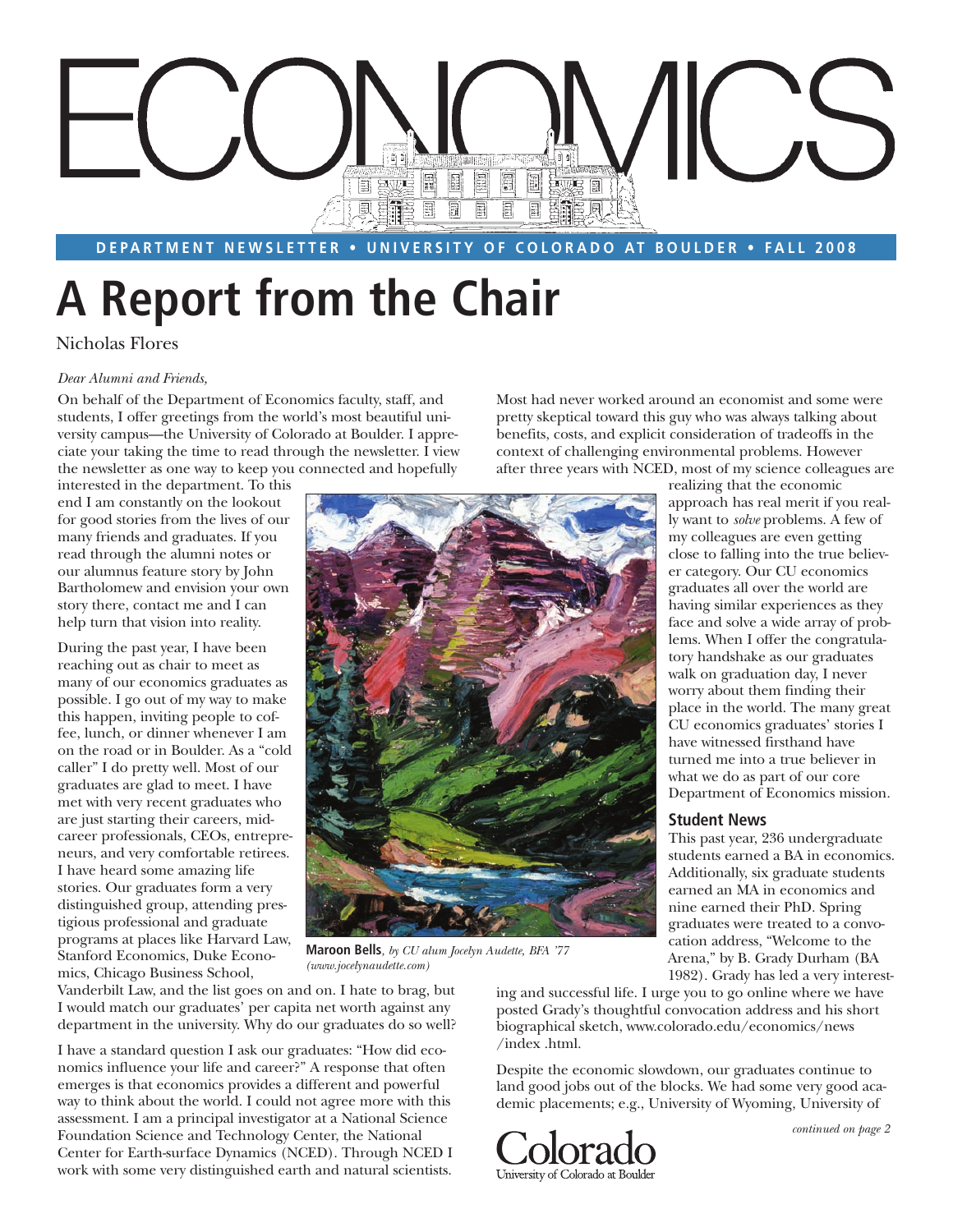**Lee Alston** was awarded a visiting research fellowship in the Program on Science, Technology and Environmental Policy by Princeton University for September 2008 to January 2009. Australia National University awarded him a visiting fellowship in the economics department in the Research School of Social Sciences for March/April 2009.

Lee published the following articles: "The New Institutional Economics" in *The New Palgrave Dictionary of Economics* edited by Steven Durlauf and Lawrence Blume, 2008, London: Palgrave Macmillan Ltd.; "On the Road to Good Governance: Recovering from Economic and Political Shocks in Brazil" (with Marcus Melo, Bernardo Mueller, and Carlos Pereira), in *Policymaking in Latin America: How Politics Shapes Policies*, edited by Ernesto Stein, Mariano Tommasi, Carlos Scartascini, and Pablo Spiller, Cambridge, Harvard University Press, 2008; and "Shaping Welfare Policies in the U.S., 1895–1965: Economic Interests and Political Institutions in the South." (with Joseph P. Ferrie), in *Government and the American Economy from Colonial Times to the Present*, Price Fishback (editor), University of Chicago Press, 2007.

He gave the keynote address at the High-Level European Union Workshop: "Which Governance for Which Environment" at Cargese, Corsica, France, in February 2008. He also delivered papers at the World Cliometrics Conference, Northwestern University, University of Maryland, Yale University, Harvard University, Princeton University, and the University of Colorado at Boulder and Denver. In addition, Lee has received a grant from the National Science Foundation to research land conflict and land tenure in Brazil.

#### ▼

**Francisca Antman** placed fourth in the American Association of Hispanics in Higher Education (AAHHE) and Educational Testing Service Outstanding

*continued on page 3*

#### **FACULTY NOTES From the Chair,** *continued from page 1*

North Carolina Charlotte, University of Idaho, and University of Colorado Denver. This was especially encouraging given last year's similarly strong placements. Thanks to an increase in graduate fellowship funding, the 2008 incoming PhD class is one of the strongest ever. Our PhD program is getting so strong that in our PhD microeconomics and econometrics courses, our economics students are outnumbered by their counterparts from Leeds Business School and the Political Science department.

One of our PhD students, Samuel Raisanen, was selected to attend the Lindau Nobel Laureates Meeting in Germany. The Lindau Nobel Laureate Meetings provide a globally recognized forum for the exchange of knowledge between Nobel laureates and young researchers. Samuel will get to meet Nobel laureates and exchange research ideas. We are very proud of Samuel for being selected.

#### **Faculty and Staff News**

We are pleased to announce that in fall 2008 Brian Cadena will join the faculty as an assistant professor. Brian earned his PhD in economics in spring 2008 from the University of Michigan. Brian is a labor economist whose work focuses on the degree to which Mexican immigrants' location decisions within the United States are influenced by labor market conditions. There is an ongoing debate in immigration policy literature whether immigrants go into areas and lower everyone else's wages or whether immigrants locate in areas where there is a relative under supply of low skilled labor, filling the need for labor. Brian uses a clever strategy for statistically measuring sensitivity to labor market conditions and finds that immigrants are quite sensitive to labor market conditions when deciding where to locate. Brian will teach undergraduate and PhD labor economics and undergraduate econometrics.

In addition, associate professors Charles de Bartolomé and Wolfgang Keller were successfully promoted to full professors. Congratulations on this major career accomplishment. Professor Ann Carlos and Distinguished Professor James Markusen spent spring 2008 visiting University College Dublin and will do so again in spring 2009. In fall 2007 Jason Hopkins took another job on campus and Teresa de Candia became the curriculum, schedule, and seminar series coordinator. Anna Harry joined us in January 2008 as the main office administrative assistant.

#### **Campus and System News**

In response to several recent departures, Provost Distefano and Arts and Sciences Dean Gleeson approved hiring three new faculty

members in the coming academic year. The department is extremely grateful for their strong support of CU economics. In the past year, Bruce Benson took over as the new president of the University of Colorado system. President Benson has proclaimed he will be the chief fundraiser for the CU system while leaving the day-to-day running of the campuses to the respective chancellors. President Benson's strategy follows on the heels of Hank Brown's leadership, which included moving the president's office from the Boulder Campus to Denver. During my first two years as department chair, I feel our university, campus, and college leadership has been quite effective and I sense a positive force working for education and research at CU. I will keep you posted.

#### **A Little Buff Spirit**

In sports tidbits, I had the privilege of watching the Buffs beat Oklahoma in football at Folsom Field from the chancellor's box. It was a wonderful sight to watch a sea of students clad in gold T-shirts flood the field at the close of the game. Our amazing CU student athletes had another great year in cross country as well as track and field. Thanks to the addition of some key sprinters, the Buffs men won the Big 12 Outdoor Track and Field Championship at Potts Field in May. Given the strong competition from track powerhouses such as Baylor, Oklahoma, Texas A&M, and Texas, this is a major accomplishment. On June 13, CU economics junior Jenny Barringer won the NCAA Outdoor National Title in the 3,000 meter steeplechase—for the second time in three years. She joins a long list of CU-Boulder economics NCAA cross country/track and field champions. In addition to her, several other economics students and alumni participated in the U.S. Olympic Track & Field Trials in Eugene, Oregon. Jenny qualified for the 2008 Bejing Olympics by finishing third in the 3,000 meter steeplechase. Jorge Torres (BA '03) made the U.S. Olympic team by finishing third in the 10,000 meter run and twin brother Edwardo (BA '03) finished 11th. In the women's 5,000 meter run, Sara (Gorton) Slattery (BA '03) finished fourth while Renee Metivier-Baillie (BA '05) finished seventh in the semifinals and qualified for the finals. Congratulations to all!

If you find yourself in town for a sporting event, for business, or just to enjoy Boulder, please drop me a line so we can get together. Finally, please note that the Buffs face Texas in football for Homecoming on October 4. On the 3rd we are hosting a reception for our Advisory Board. All graduates are invited. Please email me nicholas.flores@colorado.edu or call me, 303-492-8145, for details if you are interested in joining us.

> *Nicholas Flores, July 2008*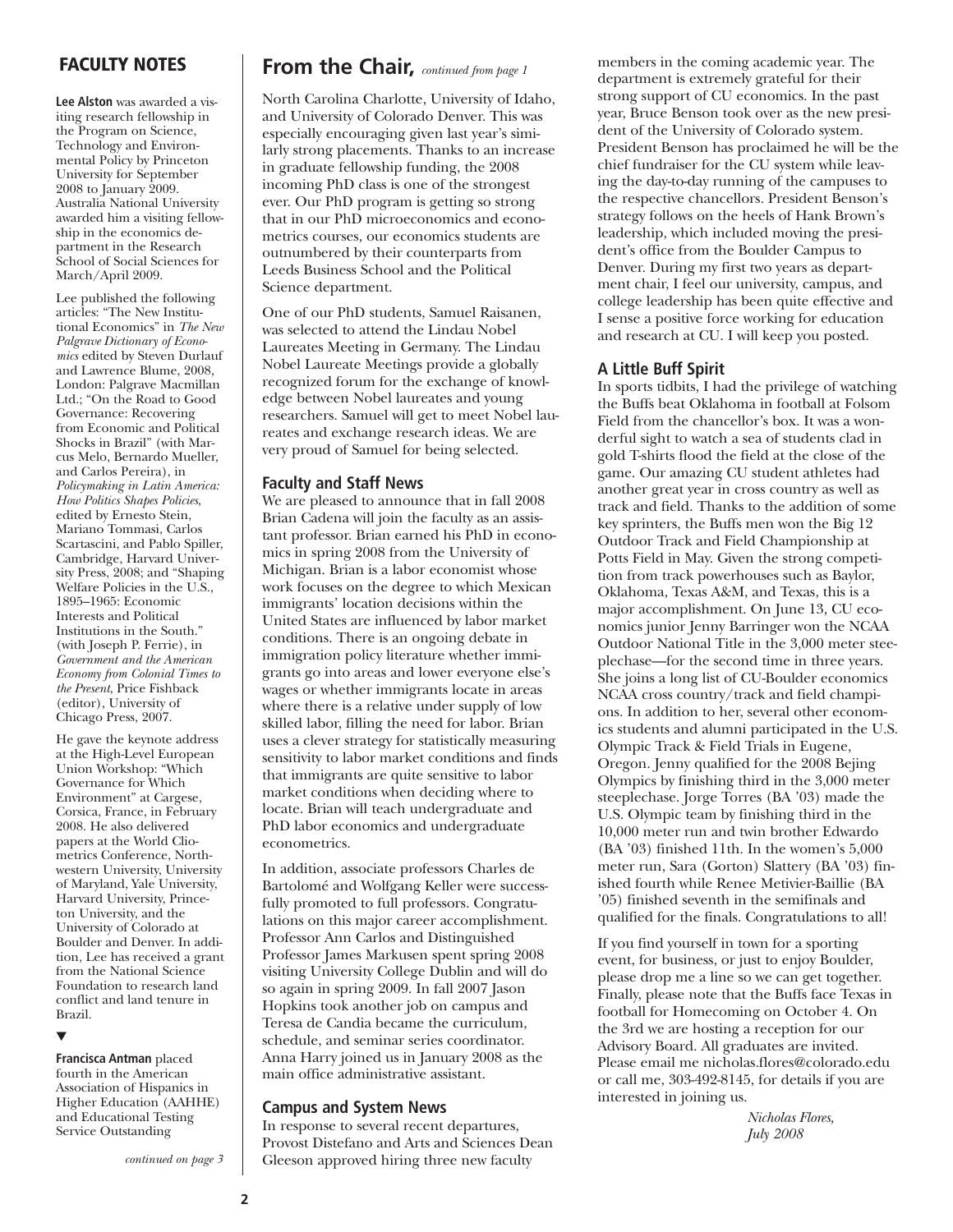## **Is Gentrification Good for the Poor?**

#### Terra McKinnish

Associate Professor, Department of Economics

A May 29, 2008, article in *The New York Times* titled "Racial Shift in a Progressive City Spurs Talks" described tensions in gentrifying poor neighborhoods in Portland, Oregon. The article states, "It has been true across the country: gentrification, which increases housing prices and tensions, sometimes has racial overtones and can seem like a dirty word."

As I am writing this piece, there is another article in *The New York Times* titled "Mixed Feeling as Change Overtakes 125th Street," which discusses gentrification in Harlem. The article mentions that "a large march and rally that organizers say will be 'against displacement and gentrification' is scheduled for the neighborhood on June 21."

Most U.S. urban areas experienced gentrification of some of its very low-income neighborhoods during the past 20 years, by which I mean that these neighborhoods experienced considerable redevelopment and an influx of higher-income households. While policy makers are often excited about these revitalized neighborhoods, there is also a substantial outcry that low-income households are being pushed out of these neighborhoods. The debates are particularly heated because most of these neighborhoods were predominantly non-white (and, often, predominantly African-American) prior to gentrification, and many of the new residents are white. There is a particular concern that racial minorities are being displaced from historical neighborhoods like Harlem.

These are valid concerns to consider in a policy discussion. But while it is clear that the racial makeup of these neighborhoods has changed, there is little empirical analysis investigating the extent to which low-income and minority households have been harmed by gentrification.

With colleagues Randall Walsh and Kirk White, I analyzed non-public U.S. Census microdata files to study the demographic trends in neighborhoods that gentrified in the 1990s. We compared migration in and out of gentrified neighborhoods to poor neighborhoods that did not gentrify. We also compared these "newly middle-class" neighborhoods to other middle-class neighborhoods that had not been poor in the 1980s. Our findings, which might surprise some, suggest that on many measures, gentrification benefits, rather than harms, non-white households.

We found no evidence that low-income or minority households are being "forced out" of



growing neighborhoods. Minority households did not leave gentrifying neighborhoods any faster in the 1990s than minority households in non-gentrifying poor neighborhoods.

We are a pretty mobile society in the United States. Roughly two-thirds of household heads lived in a different house ten years ago. This is true for both the gentrifying and nongentrifying poor neighborhoods. What is different about the gentrifying neighborhoods is not who is moving out or how quickly they are doing it, but rather who moves in to fill their place. Gentrifying neighborhoods are much more likely to receive college-educated in-migrants.

What is even more interesting, from our perspective, is that black middle-class households that remain in gentrifying neighborhoods appear to benefit. Rather than being forced out of these neighborhoods, gentrifying neighborhoods appear to disproportionately retain black middle-class families. Furthermore, there is evidence that these retained households experience substantial increases in income, perhaps from improved employment opportunities in revitalized neighborhoods.

Our analysis finds that a substantial 33 percent of the total increase in average household income in gentrifying neighborhoods is accrued to black households with a high school degree. This sizeable contribution results from the fact that black householders are a large fraction of the population in gentrifying neighborhoods in 1990. These black householders increase as a fraction of the population in the '90s, and display particularly large increases in average income. This creates an interesting contrast with black householders with less than a high school degree, who are also a sizeable fraction of the popula-

*continued on page 7*

#### **FACULTY NOTES** *(cont.)*

Dissertations Competition and presented work from her dissertation at the AAHHE annual conference in Miami. She was also selected to participate in the Diversity Initiative for Tenure in Economics, a mentoring program funded by the National Science Foundation designed to facilitate the transition of junior faculty members into tenured associate professors.

Francisca published two papers on income mobility and poverty traps in Mexico: "Poverty Traps and Nonlinear Income Dynamics with Measurement Error and Individual Heterogeneity" (with David McKenzie), *Journal of Development Studies*,  $43(6)$ : 1057–1083, October 2007; and "Earnings Mobility and Measurement Error: A Pseudo-Panel Approach" (with David McKenzie), *Economic Development and Cultural Change*, 56(1): 125–161, October 2007.

Over the last academic year, she also presented papers at the Northeast Universities Development Consortium conference at Harvard University, the Population Association of America Annual Meeting in New Orleans, and was a discussant at the American Economic Association Annual Meeting in New Orleans.

#### ▼

**Ann Carlos** spent the spring semester at the University College Dublin, Ireland. During the past academic year she presented papers and attended conferences in France and the Netherlands.

#### ▼

**Charles de Bartolomé** published the following papers: "Tax Competition and the Creation of Redundant Products," *Canadian Journal of Economics* 40, 1213–1236, November 2007; and "Community Income Distributions in a Metropolitan Area," (with S.L. Ross), *Journal of Urban Economics* 61, 496–518, May 2007.

▼

**Nicholas Flores** published several papers: "Cost Credibility and the Stated Preference Analysis of Public Goods"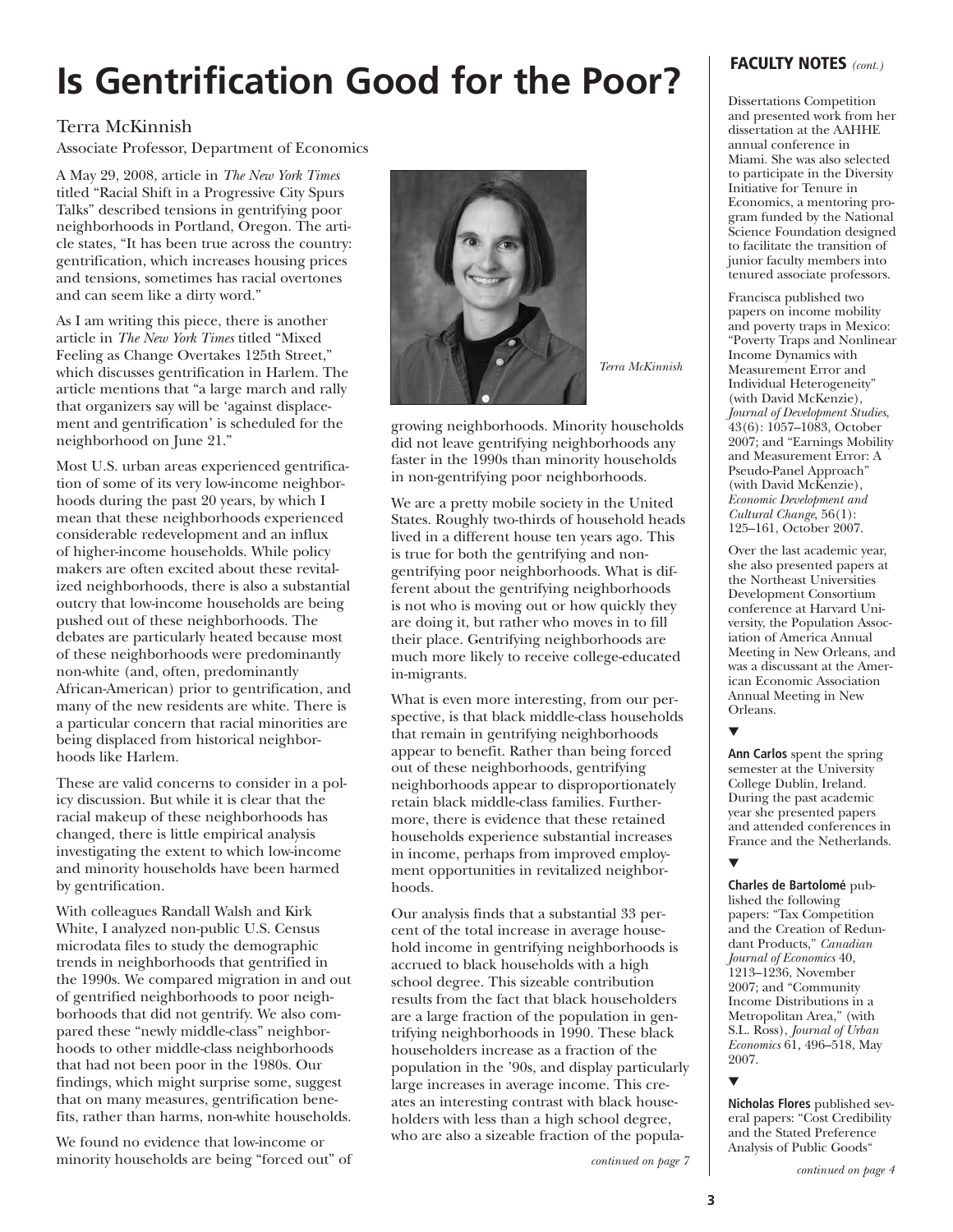(with Aaron Strong, PhD '04), *Resource and Energy Economics*, 2007, vol. 29, no. 3, pp. 195–205; "Student Demand for Streaming Lecture Video: Empirical Evidence from Undergraduate Economics Classes" (with **Scott Savage**), *International Review of Economics Education*, 2007, vol. 6, no. 2, pp. 57–78; and "Estimating the Economic Benefits of Acidic Rock Drainage Clean Up Using Cost Shares" (with Aaron Strong), *Ecological Economics*, vol. 65, no. 2, April 2008, pp. 348–55.

During the past year other activities included organizing and hosting the CU Environmental and Resource Economics Workshop in Vail, Colorado, September 2007; serving on the Science and Engineering Research and Technical Committee for the State of Louisiana's Comprehensive Master Plan for a Sustainable Coast; speaking at the President of Louisiana State University's Forum on the Insurability of the Coast in New Orleans in June 2008; and presenting the paper "The Economics of Offsets in Household Voluntary Carbon Reductions," joint work with Nicole Ngo, at the 10th Occasional Workshop in Environmental Economics at the University of California Santa Barbara in April 2008.

#### ▼

**Murat Iyigun** recently published the following: "Building the Family Nest: Pre-Marital Investments, Marriage Markets and Spousal Allocations" (with Randall P. Walsh), *Review of Economic Studies*, 2007, 74:2, April, 507–35; and "Endogenous Gender Power, Household Labor Supply, and the Quantity-Quality Tradeoff" (with Randall P. *Walsh), Journal of Development Economics,* 2007, 82:1, January, 138–55.

In 2008, he has given or is scheduled to give talks at Stanford, UC-Davis, Caltech, Harvard University, Tufts Fletcher School, American Economic Association Meetings, and all of the University of California Economic History meetings.

*continued on page 5*

### **FACULTY NOTES** *(cont.)* **My Professional Journey**

#### John Bartholomew

My first trip to Boulder and the CU campus was in 1981. I was fortunate enough to get onto the floor of Folsom Field for two fabulous Rolling Stones shows. I was impressed with the beauty of the Boulder foothills and the CU campus on that warm October weekend. However, actually attending college was the furthest thing from my mind.

That was a long time ago, but if it wasn't for Mick and Keith, I wouldn't be involved in reforming health care in Colorado. I didn't study health care economics in Boulder, but less than a decade after CU, my economics background has put me right on the cutting edge of health care reform in Colorado.

In 1991 I was nearing the completion of my undergraduate degree at University of California, Santa Barbara, studying economics without math. I mistakenly thought it would be easier. My adviser at the time recommended taking a couple of upper division classes in environmental economics. In my naïveté, I viewed this field as a fledgling new application of economic theory. There were many articles to read, but I specifically remember reading two on water economics. At that time, they were decades old and I thought, "What a revolutionary professor he had to have been to be researching water economics at that early date." I felt a connection to CU-Boulder when I saw that Professor Charles Howe was a professor of economics at that campus.

I was the first in my family to get a college degree after graduating from UCSB. The sense of accomplishment was satisfying, and I thought it was enough. When it wasn't, graduate school became the next item on my list to try and I knew it had to be CU-Boulder. I wanted to meet Professor Howe. Luckily, I became his teaching assistant for one class and he was one of my advisors for my master's thesis. Mission accomplished. After a brief detour in the PhD program, I realized I was more of an applied data nerd than a theoretical one. I was excited to look for work where there would be lots of data.

I found it when I joined the Colorado Department of Health Care Policy and Financing (HCPF) in June of 1999. The department is responsible for the administration of the Medicaid and Children's Basic Health Plan programs as well as others, covering the health care needs of over 600,000 Colorado lives with an annual budget of \$3.6 billion. I found a home with over 20 million rows of annual data and only one other recent CU-Boulder economics graduate student to analyze it. Since then, we've added a number of



*John Bartholomew*

people out of all facets of the CU economics department; folks like Ann Dueñas, Chris Underwood, David Eastman, Ling Cui, Joshua Block, Luke Rodgers, Kristina Short, Jessica Wagner, Erika Yoshino, Kara Southwell, Tania Berg, and a number of people from the CU Denver economics department. We've also contracted with Miles Light and Richard Wobbekind from the Business Research Division, and we're always looking for new, qualified talent.

I am proud to be a part of the enormous progress the department has made in the last decade in its analytical understanding of the population it serves and to be part of the 25 other department colleagues with an economics background. The department has discovered that developing good policy requires people with a strong analytical background, something CU-Boulder has historically provided to us.

My first three years at HCPF were spent embroiled in managed care lawsuits, which focused on the calculation of rates and whether managed care programs (Health Maintenance Organizations) were more cost effective than fee-for-service (pay as you go without much oversight) programs. During that time, I learned the difficulties in accurately analyzing health care data. I witnessed the ease and legitimacy with which different actuaries arrived at different results, and started to wonder if managed care really did lower health care costs in publicly funded insurance markets where low reimbursement rates are prevalent. How does public insurance fit in to the overall health care picture? And what is the most cost effective way to deliver it?

There are no easy answers to the questions; in fact, there is a healthy national debate on the subject. For instance, the state currently provides public health insurance for approximately 12 percent of insured Coloradans and spends approximately 12 percent of the estimated cost of health care in Colorado. With this statistic, it appears that the state is bearing an adequate share of health care costs in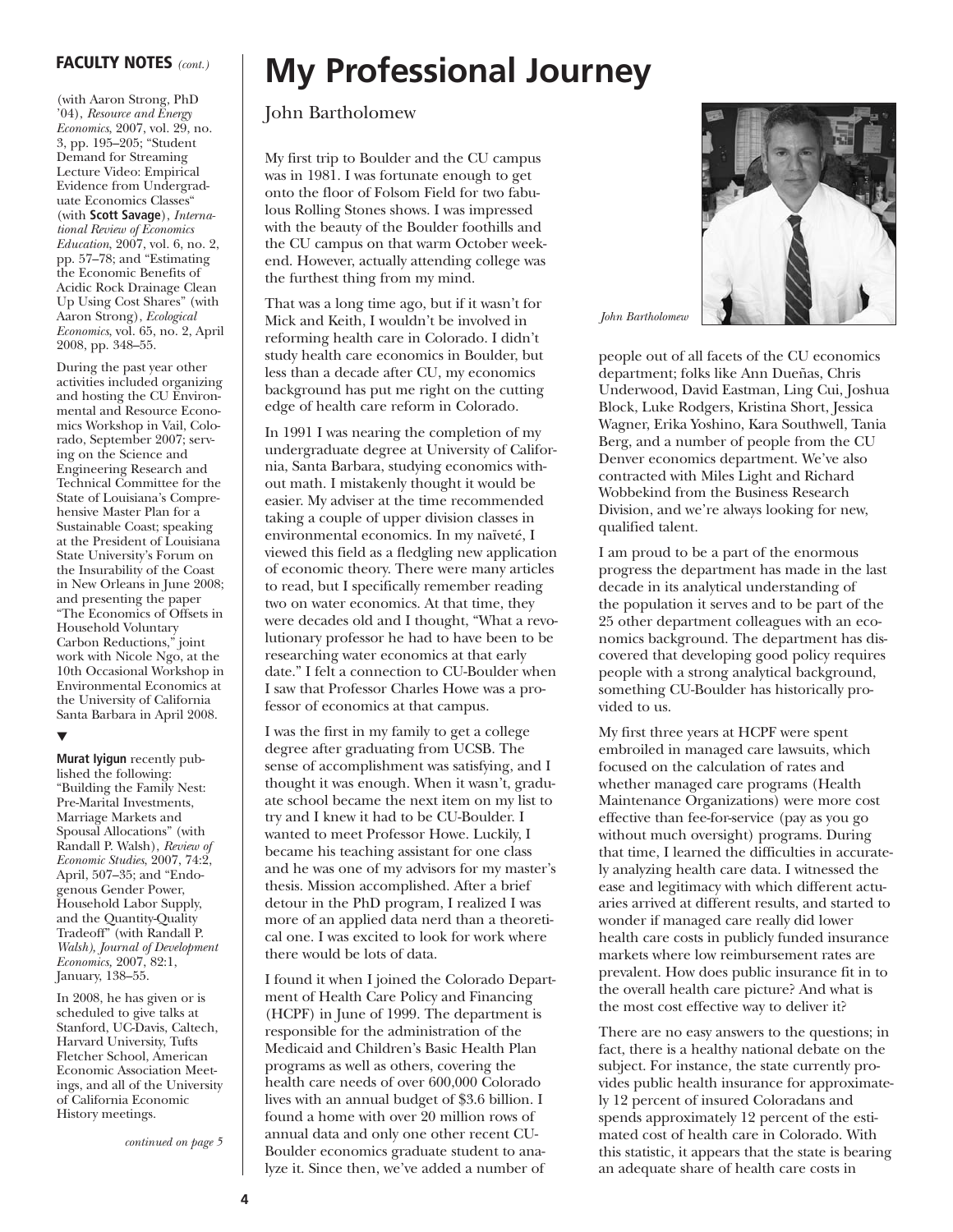of what the other 88 percent of health care costs are spent on, or who they are spent on, it is difficult to ascertain what efficiencies can be gained by integrating or transforming health care without causing unwanted cost shifting or other negative externalities.

Over the next few years, it will become imperative to better understand how the private and public insurance markets interact and overlap as individual states grapple with health care reform options. Understanding how to minimize the cost shift from the public health insurance market to the private insurance market plays a central role in transforming health care. A better understanding of the interaction between the public and private insurance markets may allow for a more efficient allocation of resources and therefore increase coverage and improve outcomes without increasing total health care costs.

For example, a common philosophy for an efficient health care system follows the basic tenets of economics and business with some high-level health care reform concepts:

*Mandatory coverage:* this eliminates the free rider effect where the healthy uninsured population (who could afford some insurance coverage) becomes ill and uses emergency department services or other expensive treatments rather than having access to preventive care all along. This also increases the critical mass for some demographic groups and widens the risk pool. With mandatory coverage, populations with differing levels of risk can be grouped.

*Competition* among providers and health care plans: where incentives are used for good performance or outcomes. With multiple actors in a competitive market place, value and efficiencies are gained.

*Basic coverage:* a defined basic health care benefit for all. Personal contribution would be based on income, where low- or no-incomes receive care similar to the Medicaid model, but extra services cost extra, with a sliding scale based on income. Discretionary health care needs should be handled differently. Buyins should be allowable based on income level.

*Delivery model:* a variety of options from full risk bearing plans to non-risk, managed feefor-service with incentives for good outcomes and performance. Some options may not be viable in certain geographic regions in Colorado.

*Employer sponsored insurance:* create standards for employer contributions based on some metric that takes employee size and revenue into account.

*Clearinghouse:* some mechanism to ensure information on each competitive plan or provider is standardized, comparable, and understandable.

Colorado. However, without an understanding The idea is to create an equitable, value-based, **FACULTY NOTES** (cont.) The idea is to create an equitable, value-based, and competitive system where resources are allocated as efficiently as possible. However, some of the points above may not be attainable at the state level and can only be accomplished when there is a national solution.

> For me, characteristics of an efficient health care system include perfect information among private and public health insurance participants, where costs are not shifted from the public to the private market, where health records are easily accessible to all health care providers, where good performance and outcomes are rewarded, and where federal financial participation is maximized. An important facet of an efficient health care system, where value and coverage are maximized, involves a symbiotic relationship between the publicly funded and private health care insurance markets.

> Every time there is a new policy issue, new reimbursement methodology, or any other idea related to publicly funded health care, the task of determining if it is a reasonable financial investment for the state of Colorado comes through my division. There isn't time for years of study or anonymous peer review. We get quick turnarounds and our analysis leads policy discussion the very next day. If it wasn't for the training the majority of my staff has received through the economics programs in the CU system, I don't think people would be looking at our department as a leader in Colorado health care reform. Every day, I'm reminded how important good data analysis is in producing good policy.

Today is an exciting time to be a part of HCPF. The department's involvement with Colorado Regional Health Information Organization (CORHIO) and the newly created Center for Improving Value in Health Care (CIVIC) has allowed me to expand on my interests—understanding health care efficiencies and promoting the use of standardized electronic health care data. I know health care economists will play a central role in finding a solution. My training at CU-Boulder has allowed for quality analysis, which in turn has led me to this exciting place of health care reform where data is plentiful, and market forces are at work to understand and create effective and efficient systems to serve indigent Coloradans. To consistently accomplish these goals, the department is always looking for some good data nerds. Give me a call!

*John Bartholomew is currently the chief financial officer at the Colorado Department of Health Care Policy and Financing and the recipient of the 2008 Colorado Health Foundation Fellowship. He began his career at the department as an entry level statistical analyst after graduating from CU-Boulder with a master's degree in economics in 1999. John has also served on the board of the Denver Association of Business Economists since 2000. He can be reached at 303-866-2854 and john.bartholomew@ state.co.us.*

This year he became an editorial board member of the *European Journal of Political Economy*. Also, he started the "Iyigun Blog" which covers topics in development, politics, and the Middle East and can be found at muratiyigun .blogspot.com.

#### ▼

**Wolfgang Keller** published a paper titled "Markets in China and Europe on the Eve of the Industrial Revolution" (with **Carol H. Shiue**) in the *American Economic Review*, September 2007. The paper examines whether the functioning of commodity markets in Europe in the late 18th century was exceptional compared to China—finding that it was not.

During fall 2007, he was invited to give lectures at several eminent universities, including Harvard University, the top economics department in the world. Wolfgang also presented his current research at the NBER International Trade meetings in Cambridge, Massachusetts, in March 2008, as well as at the "Macroeconomics across Time and Space" conference at the Philadelphia Federal Reserve Bank, May 2008.

#### ▼

**James Markusen** spent the spring semester at the University College Dublin, Ireland. During the past academic year he presented papers and attended conferences in France, Germany, Austria, and England. He also taught an intensive graduate course in International Economics at the University of Helsinki.

#### ▼

**Keith Maskus** was recently elected president of the International Economics and Finance Society, for the twotear term 2008–10. Of late he was a visiting professor at several places: the China Center for Economic Research, Peking University, Beijing, March–April 2007; the University of Adelaide, Australia, May 2007; and the Bocconi University, Milan, Italy, April 2008. He was the invited

*continued on page 6*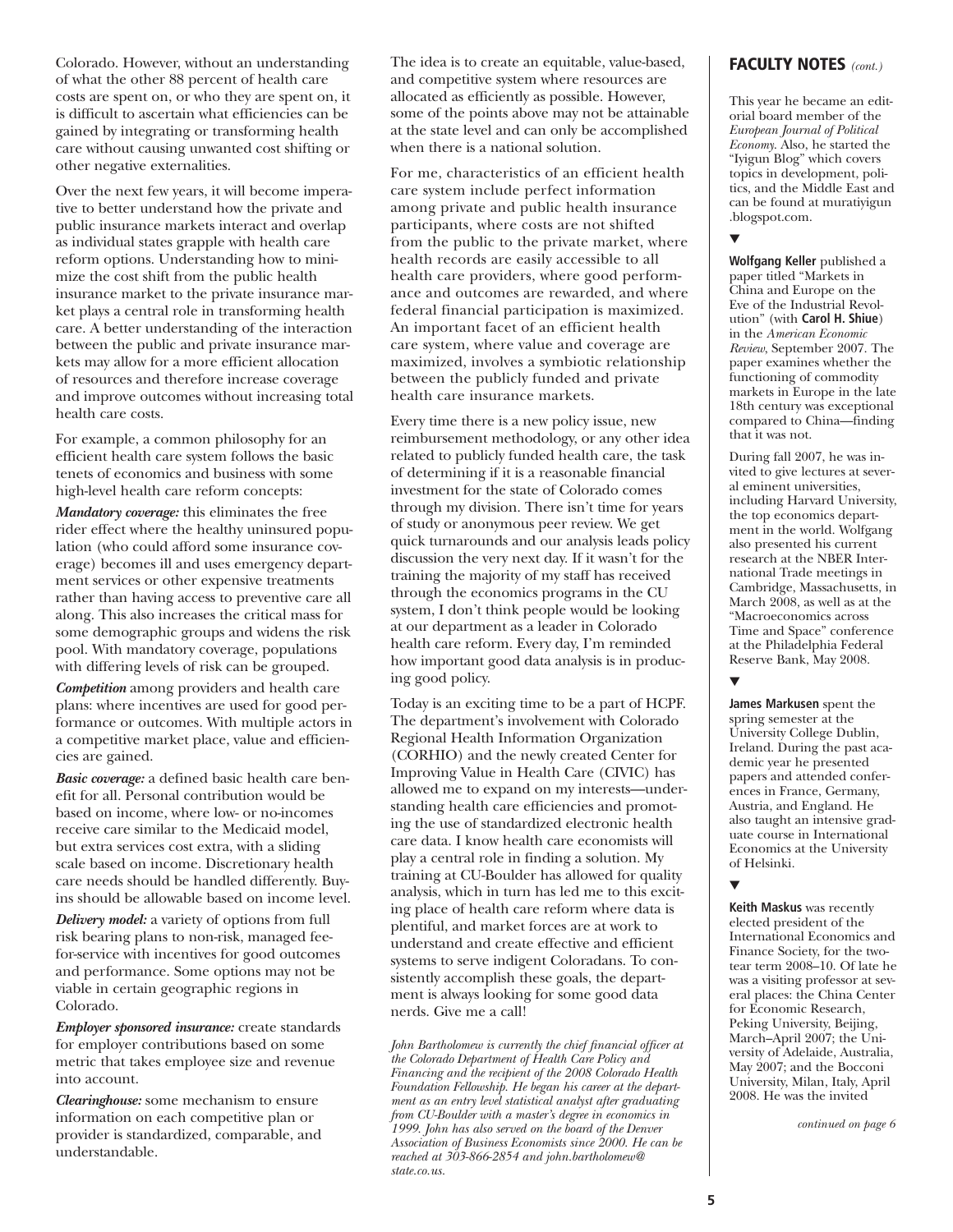#### **FACULTY NOTES** *(cont.)*

keynote speaker at the University of Otago International Trade Workshop in Dunedin, New Zealand, in March 2008, and at the Research Institute of Economy, Trade, and Industry seminar on intellectual property rights in Tokyo, January 2008.

His most recent publications include: "General Public Licensing and the Intensity of Aggregate Software Development" (with Maggie X. Chen, PhD'05, and **Murat Iyigun**), *Economics of Innovation and New Technology*, Vol. 16, No. 6, September 2007, 451–466, and the edited volume *Intellectual Property, Growth and Trade*, Elsevier-North Holland Publishing, 2008.

#### ▼

**Edward Morey** has spent part of summer 2008 working with coauthors at the University of Padua, Italy. In July he taught, along with Ken Train and others, a workshop in Bologna on choice experiments and discrete-choice modeling. His recent publications include: "Patient Preferences for Depression Treatment Programs and Willingness to Pay for Treatment" (with J. Thacher, PhD'03, and E. Craighead), *Journal of Mental Health Policy and Economics*, Vol. 10 (2), 87–99, 2007; and "Calculating, With Income Effects, the Compensating Variation for a State Change" (with K.R. Rossmann), *Environmental and Resource Economics*, Vol. 39(2), 83–90, February 2008.

#### ▼

**Carol Hua Shiue** published a paper titled "Markets in China and Europe on the Eve of the Industrial Revolution" (with **Wolfgang Keller**) in the *American Economic Review*, September 2007. The paper examines whether the functioning of commodity markets in Europe in the late 18th century was exceptional compared to China—finding that it was not.

Carol also gave invited international seminar presentations at McGill University and the University of Western Ontario. In addition, in June 2008, Carol presented her current research in Appen-

*continued on page 7*

### **Coastal Insurability and National Wind Insurance**

#### Nicholas Flores

Associate Professor and Department Chair

Over the past 15 years coastal areas along the Gulf of Mexico and Southern Atlantic seaboard experienced rapid population growth. With increased development comes increased exposure to property loss from hurricanes. Hurricane Andrew, which hit Southern Florida in 1992, proved to be a turning point for private insurers offering wind insurance to homeowners and small businesses. A large number of claims for wind damage occurring at once drove some smaller insurers out of business. Surviving insurance companies started refusing to write policies in areas close to the coast, causing an insurance crisis.

States responded by creating special state managed risk pools, usually referred to as wind pools, where insurance policies are written in high-risk areas and then state exposure is reduced through reinsurance or requiring private insurers operating in the respective states to take on this exposure as a condition for selling policies in other areas of the state. Hurricanes Katrina and Rita wreaked havoc on Louisiana and Mississippi insurers, for both state and private insurers. The Louisiana congressional delegation is seeking to expand federal insurance from covering floods through the National Flood Insurance Program (NFIP) to further covering wind damage from hurricanes. In this brief article I want to touch on how a national wind pool could enhance the economic efficiency of coastal insurance and how a national wind pool could diminish economic efficiency.

In considering a possible federal wind pool, it helps to begin with an overview of the NFIP. The NFIP was passed in 1968 and has three main provisions. First, when flood insurance is provided, it is almost always provided at actuarially fair rates where rates are determined by risk of flood to the specific property being insured. Actuarially fair rates equal the expected claims for a given policy during the year. Exceptions to actuarially fair rates are for some high-risk properties that were constructed prior to the establishment of area flood insurance rate maps. Premiums for these properties are among the highest within the NFIP, yet they are subsidized. Congress allowed for subsidization within this group in order to encourage participation and reduce this group's dependency on disaster relief. Second, polices are only written in participating communities. Participating communities agree to restrictions on construction that include limiting new development in



*Nicholas Flores*

extremely high-hazard areas and making sure new structures are sufficiently elevated to lessen flood risk. Third, participation in the NFIP is mandatory for anyone who has a federally backed mortgage and lives in the 100 year flood plain. The 100-year flood plain is the area that would be flooded by flood events that have a 1 in 100 or less chance of occurring in a given year. The Federal Emergency Management Agency (FEMA) is charged with administering the NFIP, which includes mapping flood plains to determine risk, setting premiums, determining required measures for participating communities, and servicing claims. For structures built after the establishment of flood insurance rate maps, the NFIP is, in principal, designed to be financially sustainable over the long run since premiums are set at actuarially fair rates. Overall though, the NFIP is not actuarially sound because of the older structures in high-risk zones. In years when claims exceed NFIP reserves, FEMA has the authority to borrow from the U.S. Treasury and repay the loans over time through premiums. FEMA had to borrow nearly \$20 billion following hurricanes Katrina, Rita, and Wilma.

The NFIP was designed to subtly force people who choose to live in flood-prone areas to manage their own risk exposure through insurance. Thus when flood losses occur, there are not massive costs imposed on the rest of society, those who do not choose to live in the flood plain. The NFIP has many critics and some claim that availability of flood insurance actually encouraged development of the nation's flood plains. Admittedly, the NFIP has problems. People who live behind levies that are maintained by the Army Corps of Engineers are not considered to be in the 100 year flood plain. Lacking that designation, many residents dodge the NFIP mandatory provision. Hurricane Katrina demonstrated that levies fail and those lacking flood insurance faced financial ruin. Further, when people make a purchase offer on a house in the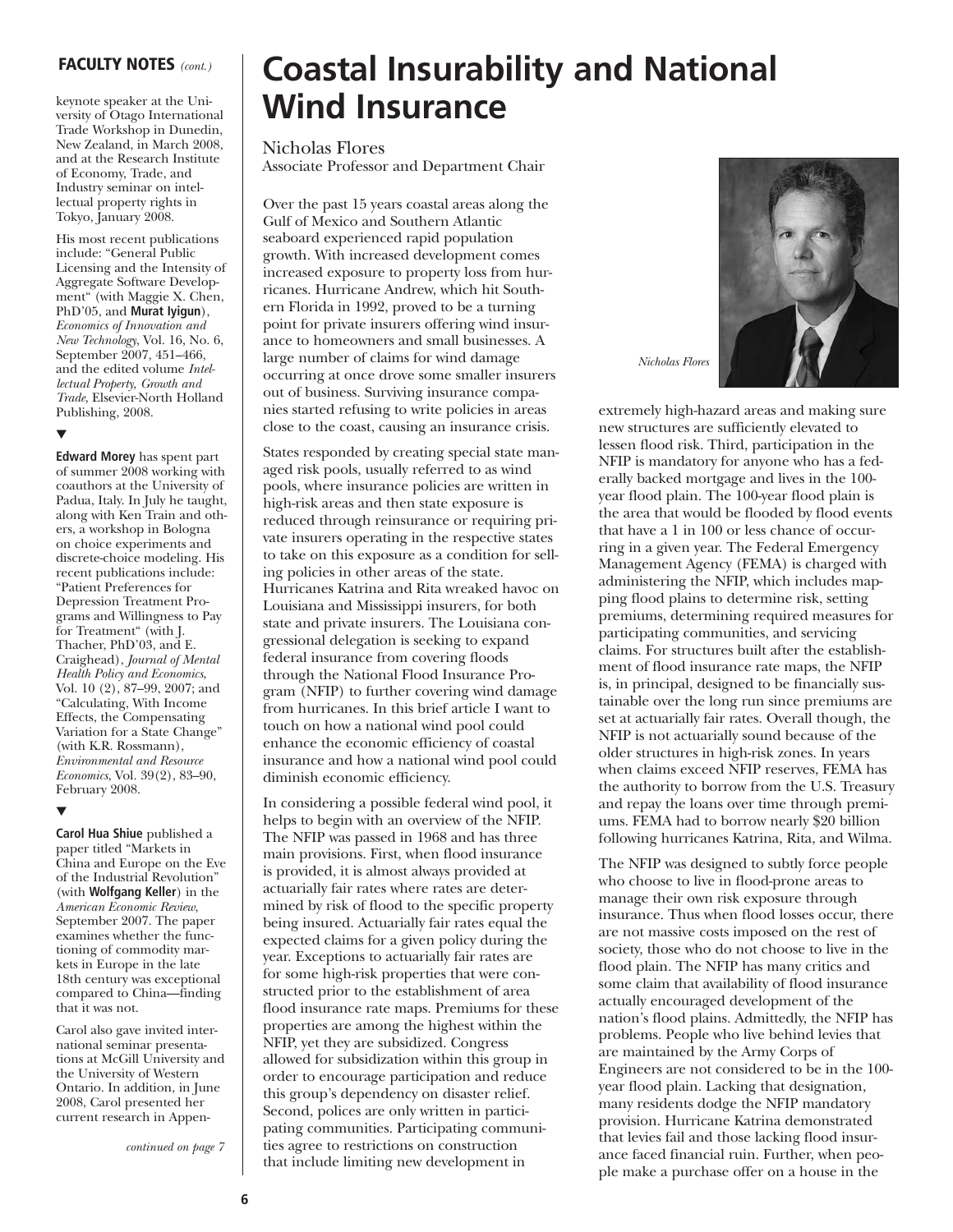flood plain, they usually do not learn the exact amount of their flood insurance premium until closing. Flood insurance premiums for \$100,000 of coverage can range from under \$200 per year to over \$4,000 per year. Upfront disclosure would definitely enhance the economic efficiency of the NFIP. Despite these failings, the NFIP provides a valuable instrument to help people manage their risk. Most importantly, the NFIP helps to keep flood losses of those who live in the flood plain from spilling over to other citizens who do not live in the flood plain. In a perfectly functioning economic system, the social costs of occupying flood plains are born entirely by those who choose to do so.

With high claims from recent events and predictions of increased storm intensity perhaps due to global warming, private insurers are writing even fewer policies in wind risk areas or they are significantly raising premiums. While many feel insurers are simply gouging consumers, insurance companies themselves are facing increasing costs. Most insurance companies that write policies in coastal states purchase reinsurance (insurance for insurers) in order to manage their own exposure to risk. The reinsurance industry uses catastrophe models provided by firms such as Risk Management Solutions or EQECAT to price risk. These models incorporate information on increasing storm intensity that translates into higher predicted risk. The reinsurance industry in turn charges higher reinsurance premiums to insurers when models predict increasing risk. When I speak with reinsurance executives, they point out that the supply of reinsurance is sufficient to cover state wind pools. However the premiums are high and will increase based on their analysis of the risk.

What are the implications of a national wind pool on economic efficiency of coastal insurance? If we believe the reinsurance industry, there is not a supply problem and so state wind pools should be able to control their exposure

at a potentially high price to policyholders. Under this scenario, a national wind pool makes little sense. If reinsurers' assessment of risk is biased toward overestimation of risk, a national wind pool could help improve efficiency by offering wind insurance at more appropriate rates. However, given there is competition among reinsurers and among catastrophe modelers, I doubt a national pool can sustainably provide significantly lower premiums. In the long run, charging artificially low premiums runs the risk of insolvency, where claims exceed reserves. Requiring that the federal government absorb the losses would seriously undermine economic efficiency of coastal insurance since non-coastal residents would likely be covering the hurricane property losses of coastal residents. This need not, however, be an absolute showstopper. A national wind pool could be set up to require the pool to borrow money when claims exceed reserves similar to the NFIP. Repayment of these loans would then fall on the pool's policyholders through annual fees in excess of premiums. Any system of the sort I am suggesting would then require mandatory participation for people in coastal zones, similar to NFIP for those in flood plains. Otherwise people would opt out in order to avoid the loan liabilities. In order to enhance economic efficiency, a national wind pool would have to be actuarially sound, which precludes exemptions such as those allowed for older structures under the NFIP. Any subsidization, even if it were exclusively within the pool, would undermine efficiency.

Overall while Congress considers a national wind pool, it would be wise to focus first on market fundamentals and in particular supply and competition. Findings of under supply or inappropriate pricing may provide justification for a national wind pool. Focusing first on the high premiums at the expense of investigating market fundamentals will only undermine economic efficiency, with the most likely outcome being subsidization of the coastal lifestyle.

### **Gentrification,** *continued from page 3*

tion in gentrifying low-income neighborhoods in 1990. These households, however, fall as a fraction of the population in gentrifying neighborhoods and experience much smaller changes in average income, resulting in a contribution of only seven percent of the total income gain. The second largest contribution to the total income gain is by white householders with a college degree, who contribute 20 percent of the total gain, with over half of this gain coming from young householders without children. This is in direct contrast to the minute contribution of less than three percent by white householders with less than a college degree.

Our findings suggest that rather than dislocating non-white households, gentrification creates neighborhoods that are attractive to middle-class minority households, particularly those with children or with elderly householders. One reasonable interpretation is that because these neighborhoods are experiencing income gains, but are also more diverse with regards to race/ethnicity and income than established middle-class neighborhoods, they are desirable locations for non-white middle-class households.

#### **FACULTY NOTES** *(cont.)*

zell, Switzerland, participating in the annual meeting of the foremost European research network, the Centre for Economic Policy Research (CEPR).

#### ▼

**Hâle Utar** presented the paper "Import Competition and Employment Dynamics" at the following events: the July 2007 NBER Summer Institute, in two different group meetings, the Macroeconomics and Productivity Meeting and the International Trade and Investment Meeting; the Cornell/ Michigan International Labor Market Conference; the International Industrial Organization Conference; and the Southern Economic Association Annual Meetings in 2007. She was invited to present the paper at the May 2008 World Congress on National Accounts and Economic Performance Measures for Nations in Washington, D.C., and the May 2008 Egon-Sohmen Symposium on "Economic Consequences of Globalization" in Barcelona, together with a select group of trade economists from the United States and Europe. She is scheduled to present the paper at the ASSA Meetings in 2009 in San Francisco.

Her other paper titled "Credit Rationing, Risk Aversion and Industrial Evolution in Developing Countries" (with Eric Bond and James Tybout) has been published as a NBER working paper and been submitted for journal publication.

She has sought and been granted access to a new firmlevel data set from Colombia that extends her existing data set to 1998 with additional information on firmlevel price and quantity.

In addition, she is working on a new project involving R&D and export decisions of firms under multi-agent setting and aggregate uncertainty with Yi Xu, New York University. She also is working on a project with **Ufuk Devrim Demirel** on the impact of informal labor markets on business cycle fluctuations. The first project involves firm-level panel data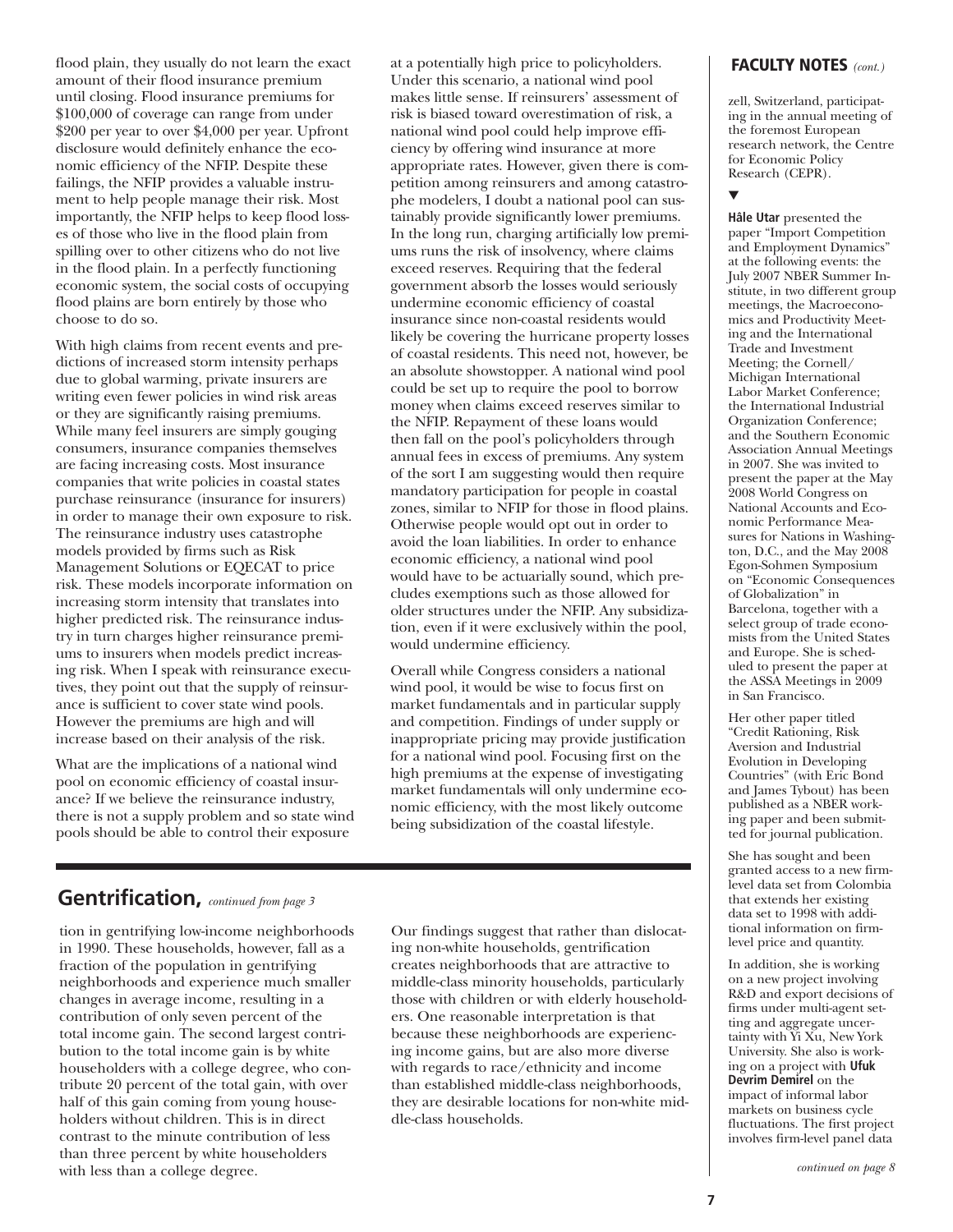#### **FACULTY NOTES** *(cont.)*

on Korean manufacturing firms and the second project involves household panel data of the Brazilian labor force. She also has been involved in a project with John Haltiwanger, University of Maryland, and Stefano Scarpetta, OECD, on the cross-country comparison of labor reallocation patterns involving cross-country micro data.

▼

▼

**Donald Waldman** recently published "Learning and Fatigue During Choice Experiments: A Comparison of Online and Mail Survey Modes" (with **Scott Savage**), *Journal of Applied Econometrics*, vol. 23, pp. 287–393, 2008. Also, he finished second (out of about 275 runners) in his age group in the Bolder Boulder 10K held on May 26, 2008.

**Jeffrey Zax** is a research fellow at the Institute for the Study of Labor (IZA), an adjunct professor at Hunan University (Changsha, China) and a consultant to the attorney general of Arizona regarding the statistical analysis of voting patterns. He is also a volunteer advisor to the State of Colorado Legislative Council regarding analysis of the right-to-work ballot initiative.

## **Copenhagen Consensus**

Professors Michael Greenwood and Keith Maskus both were invited to write papers analyzing the global importance of specific problems that may require coordinated solutions. The invitation was made by Bjorn Lomborg,



creator of the international project called the "Copenhagen Consensus," in which economists are asked to prepare cost-benefit analyses of major issues. These cost-benefit figures are then considered by a panel of prominent international scholars and policymakers for inclusion in a package of proposed reforms. The first volume in this project was published under the title *Global Crises, Global Solutions,* Cambridge University Press, in 2004.

The papers by Greenwood and Maskus appear in the second volume titled *Solutions for the World's Biggest Problems: Costs and Benefits*, Cambridge University Press, published in late 2007. Professor Greenwood's chapter considers key issues involved in domestic and international migration of workers. He noted the substantial gains that accrue to migrant workers and the source and destination countries as well, while discussing also the costs to native workers. Professor Maskus's chapter analyzes potential costs and benefits to developing countries of significantly reforming their intellectual property rights systems. Both chapters stressed the analytical complexities and considerable uncertainty involved in computing costbenefit ratios. The authors also pointed to potential policy reforms that could emphasize net benefits.

For more information, go to www.cambridge .org/us/catalogue/catalogue.asp?isbn=978052 1715973

### **Wyn Owen Economics Institute Fund**

In 2006, the Board of Directors of the Economics Institute gave a major gift to the CU Foundation that created a new endowment, the Wyn Owen Economics Institute Fund. As suggested by the name, the endowment honors CU Professor Emeritus Wyn Owen. Professor Owen directed the Economics Institute in Madison, Wisconsin, and then moved the Economics Institute to the University of Colorado in 1957. The Economics Institute provided economics, business, and English training to students from developing countries who were about to enter U.S. economics and business graduate programs. Scores of students benefited from the



Economics Institute's superb intellectual environment that was developed under Professor Owen's leadership. In the spirit of the Economics Institute's intellectual environment, the Wyn Owen Economics Institute Fund provides graduate fellowships to new CU graduate students coming from developing countries; provides funding for conferences in development economics; and provides funds for visiting scholars whose primary research areas are economics, business, or development economics. The first two Wyn Owen Graduate Fellows, who will join our graduate program in August 2008, are Yibei Liu (Shiyan City, China) and Yuchen Shao (Wuxi, China). The department is grateful for this generous gift and for Professor Owen's many contributions to the University of Colorado.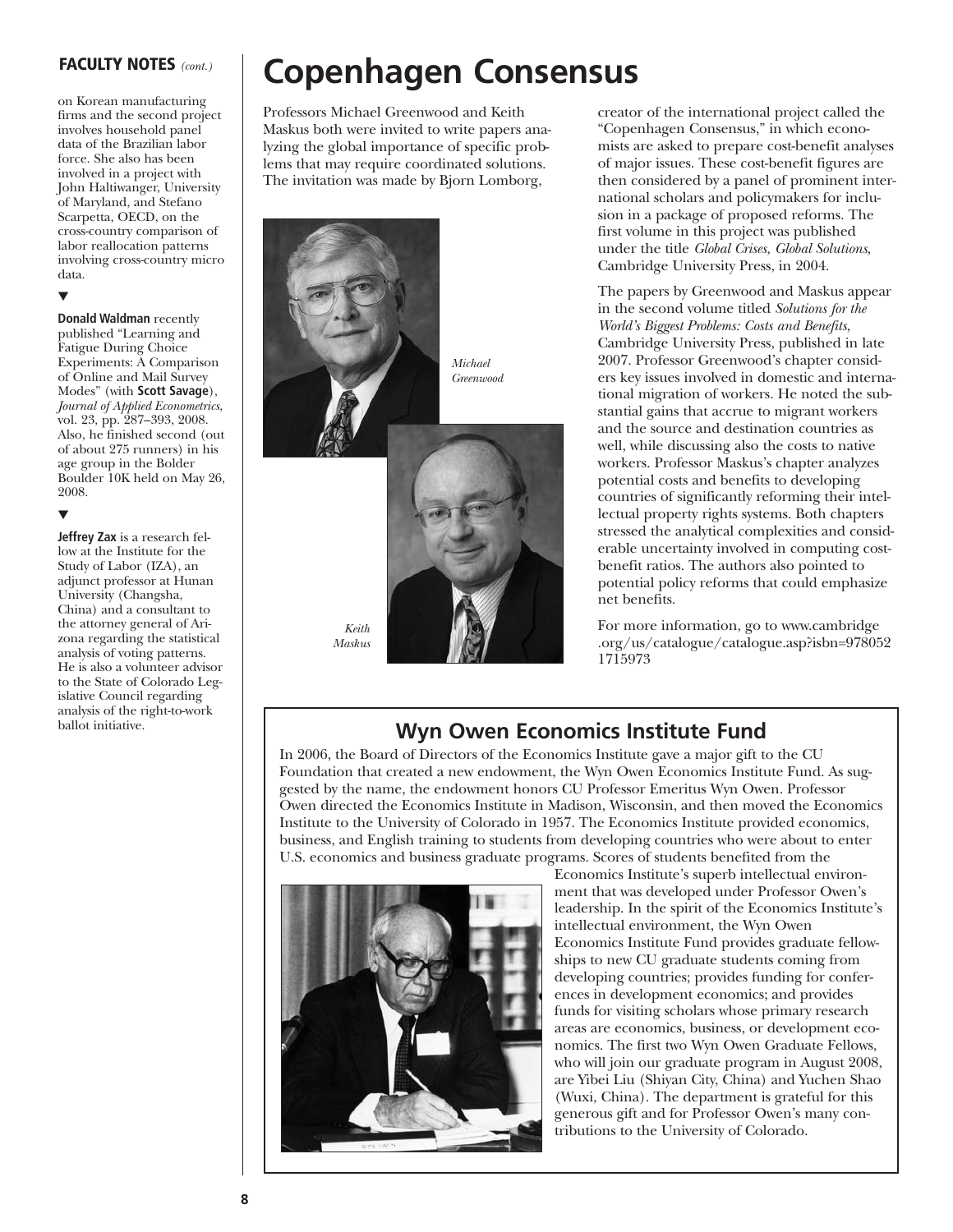## **Emeritus Faculty Notes**

**Charles W. (Chuck) Howe** At the January 2008 annual meeting of the Association of Environmental and Resource Economists (AERE), Chuck was elected fellow of the association. AERE is the leading professional organization of economists in the sub-field of natural resource and environmental economics.





*Bernard Udis*

He was commended for his pioneering work in the economic analysis of water development and management, both in the United States and in developing countries. His books on natural resource economics and benefit-cost analysis were long the standard graduate texts in those fields.

Chuck was among those honored for work with the Intergovernmental Panel on Climate Change. Governor Bill Ritter held a reception at the NCAR Mesa Lab on November 26, 2007, to honor the 20 Colorado scientists who had participated in the activities of the IPSS, which had been a co-recipient with Al Gore of the Nobel Peace Prize. The Nobel award was for the collective efforts of the four IPCC panels that worked on the global warming analysis at five-year intervals, starting in 1990. Chuck was among those honored for his role as a lead author in the Third Assessment Report (Working Group II) five years ago. For the IPCC reports, go to www.ipcc.ch/ipccreports/assessments-reports.htm.

**Larry Singell** is one of the CU-Boulder faculty ombuds beginning in mid-August. The Faculty Ombuds program is an informal mechanism which provides a service and is a resource where the faculty can take their concerns.

**Bud Udis** has been appointed visiting research professor in business and public policy at the United States Naval Postgraduate School in Monterey, California. His project focuses on a study of cooperation and competition in the U.S.- European aerospace industries.

### **Alumni Notes**

**Sylvia Allegretto** (PhD '03) spent four years at the Economic Policy Institute in Washington, D.C. In 2007 she joined the Institute for Research on Labor and Employment at the University of California, Berkeley, where currently she is the deputy chair of the Center on Wage and Employment Dynamics.

**Cecilia Barsk** (BA with honors '03) moved to New York after graduation and worked with anti-money laundering legislation at two of the major international investment banks. In 2007 she decided to explore new territory and moved to London to pursue a master's degree. Before starting her degree program she spent a few exciting months in Argentina studying Spanish. Currently she is enjoying her master's studies in environmental policy at the London School of Economics.

**Devi Bedari** (PhD '92) has been an economics faculty member at two universities in Southern Africa, the University of Botswana in Gaborone and the University of Namibia in Windhoek. He has now assumed a faculty position at the T.A. Pai Management Institute in Manipal, Karnataka, India.

**Drew Chafetz** (BA '06) is a co-founder of love.fútbol which is an organization that develops simple, safe soccer fields for children in impoverished communities worldwide. The organization partners with local communities and utilizes community driven development. There are three projects in Guatemala with hope for more in the future. For more information visit www.lovefutbol.org. **Mahmoud El-Fakery** (PhD '78) has led a very successful career as a professor and university administrator in his home country of Libya. Most notably he served as president of Garyounis University in Benghazi for seven years, as president of Derna University for four years, and most recently as president of Altahad University for the past two years.

**Taher El-Jehaimi** (PhD '75) returned to Libya after earning his PhD where he has held a variety of important government positions. He has been the director of the Central Bank of Libya and the economics minister, and is currently the minister of planning and investment. In this current position Dr. El-Jehaimi is guiding policies of privatization and increased openness to the global economy.

**Amanda Gessert** (BA '06) is working at BBC Research & Consulting in Denver, Colorado, www.bbcresearch.com.

**Kristin Johnson** (BA with honors '05) took a job at a financial planning firm in Denver after graduation while continuing to read and study economic development papers and books in her spare time. This led to her decision to pursue her economics studies in graduate school, choosing the PhD program at Duke University. She moved to Durham, North Carolina, in July 2007 and successfully completed her first year courses. She is excited to get past the basics and study more health and development in the upcoming year.

*continued on page 11*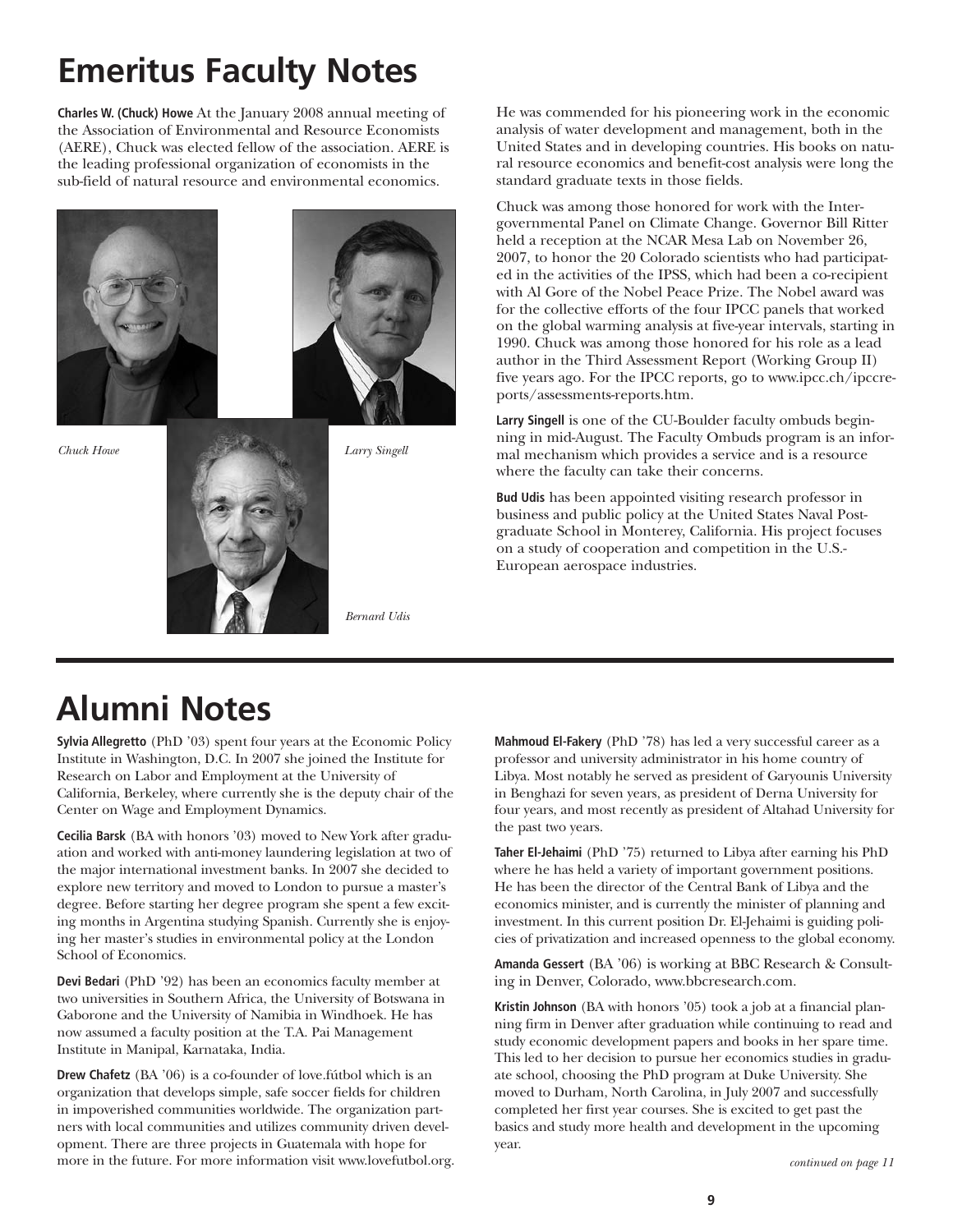### **Faculty Grants**

**Lee Alston** is the principal investigator on a National Science Foundation Grant, 2005–08, titled "Land Differentiation, Land Conflict and the Decline of Agricultural Tenancy in Brazil" in the amount of \$237,000.

**Tania C. J. Barham** and **Jennifer M. Lamping** are co-recipients of an IMPART (Implementation of Multicultural Perspectives and Approaches in Research and Teaching) Faculty Fellowship Award, University of Colorado at Boulder, in the amount of \$4,000, "Improving Women's Role in Economics."

**Ann M. Carlos** is a co-principal investigator for a grant, with Frank Lewis, Queen's University, Ontario, Canada, Social Science and Humanities Research Council of Canada, 2008–11. She also received grants from the National Science Foundation to fund the Cliometrics Conference, 2006–08, and the Cliometrics Conference, 2009–11.

**Yongmin Chen** is the principal investigator for a summer grant from the NET Institute on "The Effects of Competition on the Price for Cable Modem Internet Access," **Scott Savage**, coprincipal investigator, 2007, in the amount of \$7,500.

**Nicholas E. Flores** is the principal investigator for the following grants: "Economic and Multicriteria Analysis of River Restoration Decisions," NSF, \$188,750, 2005–08; "Institutions and Incentives for Mitigating Wildfire Risks," USDA Forest Service, \$95,500, 2003–08; "The Evaluation of Preferences for Land Management Options," USDA Forest Service, \$30,000, 2004–09.

**Fevzi Murat Iyigun** is the co-principal investigator for a National Science Foundation Grant, 2006–08, "Socio-Economic and Biological Tradeoffs of Consanguinity in Arranged Marriages," in the amount of \$450,000, Ahmed Mushfiq Mobarak, coprincipal investigator.

**Wolfgang Keller** is the principal investigator for the following grants: National Science Foundation Grant "What Explains Modern Economic Growth? New Evidence from Comparison of China and Europe in the 18th Century," 2005–08, \$267,000, **Carol H. Shiue**, co-principal investigator; The World Bank grant "Deep Integration and the Adjustment Process in Mexico," \$61,530, co-principal investigators Beata Javorcik and James Tybout.

**Jennifer M. Lamping** is the co-principal investigator for a research grant provided by the under secretary of defense for acquisition, technology, and logistics, U.S. Department of Defense, "Innovations in Defense Acquisition Auctions: Lessons Learned and Alternative Mechanism Designs," \$89,625, 2006–07; coprincipal investigators Peter Coughlan and Bill Gates, both of the Graduate School of Business and Public Policy, Naval Postgraduate School.

**Keith Maskus** is the co-principal investigator for a grant from the National Science Foundation, "The Role of International Graduate Students in Generating Knowledge at U.S. Universities: Evidence from Enrollment Fluctuations," 2007–10, \$204,000, Ahmed Mushfiq Mobarak, co-principal investigator.

**Scott J. Savage** is the co-principal investigator for a grant from the Net Institute, Stern School of Business, New York University, "The Effects of Competition on the Price of Cable Internet Access." **Yongmin Chen**, principal investigator.

**Carol H. Shiue** is the co-principal investigator for the following grants: National Science Foundation, "What Explains Modern Economic Growth? New Evidence from Comparison of China and Europe in the 18th Century," \$266,182, 2005–08, **Wolfgang Keller**, principal investigator; National Science Foundation, Dissertation Improvement Grant, "Savings in the United States, 1835–1853," with Jessica Vechbanyongratana, CU-Boulder doctoral student.

**Hâle Utar** is the principal investigator on a grant from the National Science Foundation, "Openness, Industrial Evolution and Job Flows," \$54,000, 2006–09, with James Tybout, Pennsylvania State University.

**Jeffery S. Zax** is the principal investigator for a grant from the Colorado Department of Transportation to compile the "FY 2008 Problem Identification: Highway Traffic Problems in the State of Colorado."

### **Department of Economics 2007–2008 Awards**

Stanford Calderwood Faculty Teaching Award **Professor Martin Boileau**

Stanford Calderwood Student Teaching Award **Watcharapong Ratisukpimol**

Graduate Award for Public Policy Research **Craig Kerr and William Olney**

Reuben A. Zubrow Fellowship in Economics **Lauren Calimeris, Daniel Hickman, Andrew Meyer, and Tianle Zhang**

> Morris E. Garnsey Fellowship **Guanyi Li**

Leslie Whittington Memorial Prize for Excellence in Economics **Yiqing Xie**

Leslie Whittington Endowment Fund in Economics **Karen Maguire**

> Yordon Prize in Microeconomics **Yiqing Xie**

> > Allyn O. Lockner Award **Yen-Heng Chen**

Best Published Faculty Paper in Public Policy **Randall P. Walsh**

"Endogenous Open Space Amenities in a Locational Equilibrium" *Journal of Urban Economics*, 2007

Val B. and Helen W. Fischer Scholarship for Academic Superiority in the Social Sciences in Economics **Nicole Marie Voss**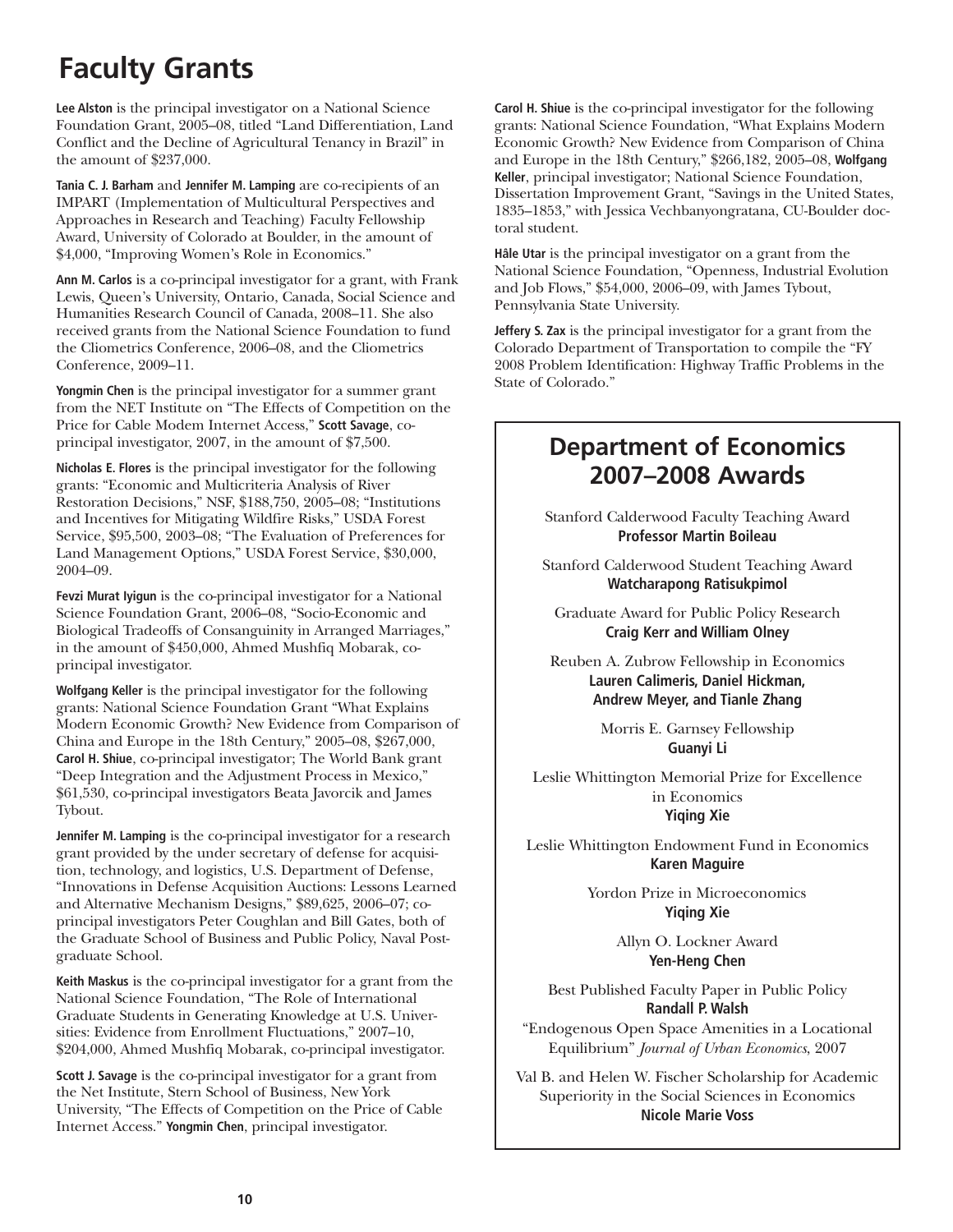### **Alumni Notes,** *continued from page 9*

**Danielle Kaeble** (BA '07) accepted a position with the Retail Indicators Branch at the United States Census Bureau in Washington, D.C., after graduation. The branch creates the retail indicator that is released each month for the use of retailers, investors, and policy makers. She loves the excitement of the new city and the new job, and has started a master's program in applied economics at The Johns Hopkins University.

**Alexander Logeman** (BA with honors '07) will be attending Harvard University Law School in Fall 2008.

**Natalie Lyon** (BA '03) After graduating from CU with a degree in economics and international affairs, Natalie accepted a job as a research analyst with TransMontaigne, an oil and gas supplier, in Denver. In this role she analyzed physical and futures oil prices and trends. The firm's traders then used this analysis to hedge the firm's product inventory and place discretionary trades. After spending a year and a half in this position she left just before Morgan Stanley acquired the firm. In February 2006 Natalie moved to New York and began working as an associate portfolio manager with Alliance Bernstein. Currently working in the firm's Blend Strategies group she manages portfolios of global equities and currency forwards for institutional clients. This fall she will be enrolling in the MA International Affairs program at Johns Hopkins' School for Advanced International Studies, studying international development and hoping to focus on designing projects to promote micro-enterprise development.

**Sergey Paltsev** (PhD '01) has been promoted to a principal research scientist position at Massachusetts Institute of Technology, in the Joint Program on Science and Policy of Global Change.

**Sean Pinkney** (BA '07) will be attending the University of British Columbia's MA program in economics in Fall 2008.

**Justin Shuler** (BA '06) will be attending Vanderbilt University Law School in Fall 2008.

**Kristyn (Howard) Ulrich** (BA '94) is working at BBC Research & Consulting in Denver, Colorado, www.bbcresearch.com.

**Stephanie ("Stacie") Cater Weiss** (BA '84, magna cum laude, Phi Beta Kappa) has a fabulous job at FAF Advisors, the asset management arm of US Bancorp, which manages \$113 billion in assets. Her title is managing director–head of equity trading. She is a player/coach, in that she trades stocks, and also manages the group of people who execute all of the equity trades for the firm. She notes that there is no doubt that her association with the professors in the Department of Economics, particularly Professor **Larry Singell**, helped her gain the confidence, the knowledge, and the application to the real world that eventually led her to a very successful, fulfilling career.

### **Undergraduate News**

The following economics majors have been inducted into Phi Beta Kappa, the nation's oldest and best known academic honorary, on December 2, 2007.

| Naomi S. Alford                             | Laura Kathleen Bate     |  |  |  |  |
|---------------------------------------------|-------------------------|--|--|--|--|
| Caitlin Bryan                               | Paul Joseph Pokrandt    |  |  |  |  |
| Harry W. Robertson                          | Jacqueline Anne Strenio |  |  |  |  |
| ngratulations to those outstanding students |                         |  |  |  |  |

Congratulations to these outstanding students!

This is a high honor, with selection based on study in the liberal arts with a very high academic level of achievement at CU-Boulder, and on trust in the high moral standards of those considered. Learn more about the Phi Beta Kappa Society at www.pbk.org and about the Boulder Alpha of Colorado Chapter at www.Colorado.edu/ArtsSciences/pbk.

### **Graduate Student Placement**

Anwar Al-Shriaan (PhD '08)–assistant professor, Kuwait University, Kuwait City, Kuwait

Yiting An (PhD '07)–at Ernst & Young, San Jose, California

Stephen Billings (PhD '08)–assistant professor, University of North Carolina, Charlotte, North Carolina

Namsuk Choi (PhD '08)–assistant professor, Dordt College, Sioux Center, Iowa

Woong Tae Chung (PhD '07)–research fellow, Korea Energy Economics Institute, Euiwang, Republic of Korea

Bradley Graham (PhD '08)–assistant professor, Grinnell College, Grinnell, Iowa

Nam Trung Hoang (PhD '07)–visiting assistant professor, Purdue University, West Lafayette, Indiana

Jirapa Inthisang (PhD '08)–policy analyst, Ministry of Agriculture and Cooperatives, Thailand

Erik Johnson (PhD '08)–assistant professor, Quinnipiac University, Hamden, Connecticut

David Kritzberg, (PhD '07)–visiting assistant professor, University of Colorado at Denver, Denver,Colorado

Christina Peters (PhD '08)–assistant professor, Metropolitan State College of Denver, Colorado.

Michael Snipes (PhD '08)–assistant professor, Eastern New Mexico University, Portales, New Mexico

Eric Stuen (PhD '08)–assistant professor, University of Idaho, Moscow, Idaho

### **We are online!**

You can read this newsletter and other archived newsletters online at www.colorado.edu/economics/news/newsletter.html. Feel free to share this with your classmates.

The department is exploring delivering the newsletter and other department communications via e-mail in addition to regular mail. If you would like to receive electronic communications, please complete the *Let Us Hear From You* form in the newsletter. Be sure to provide/update your email address. Or, e-mail the information to annmarie.ladd@colorado.edu.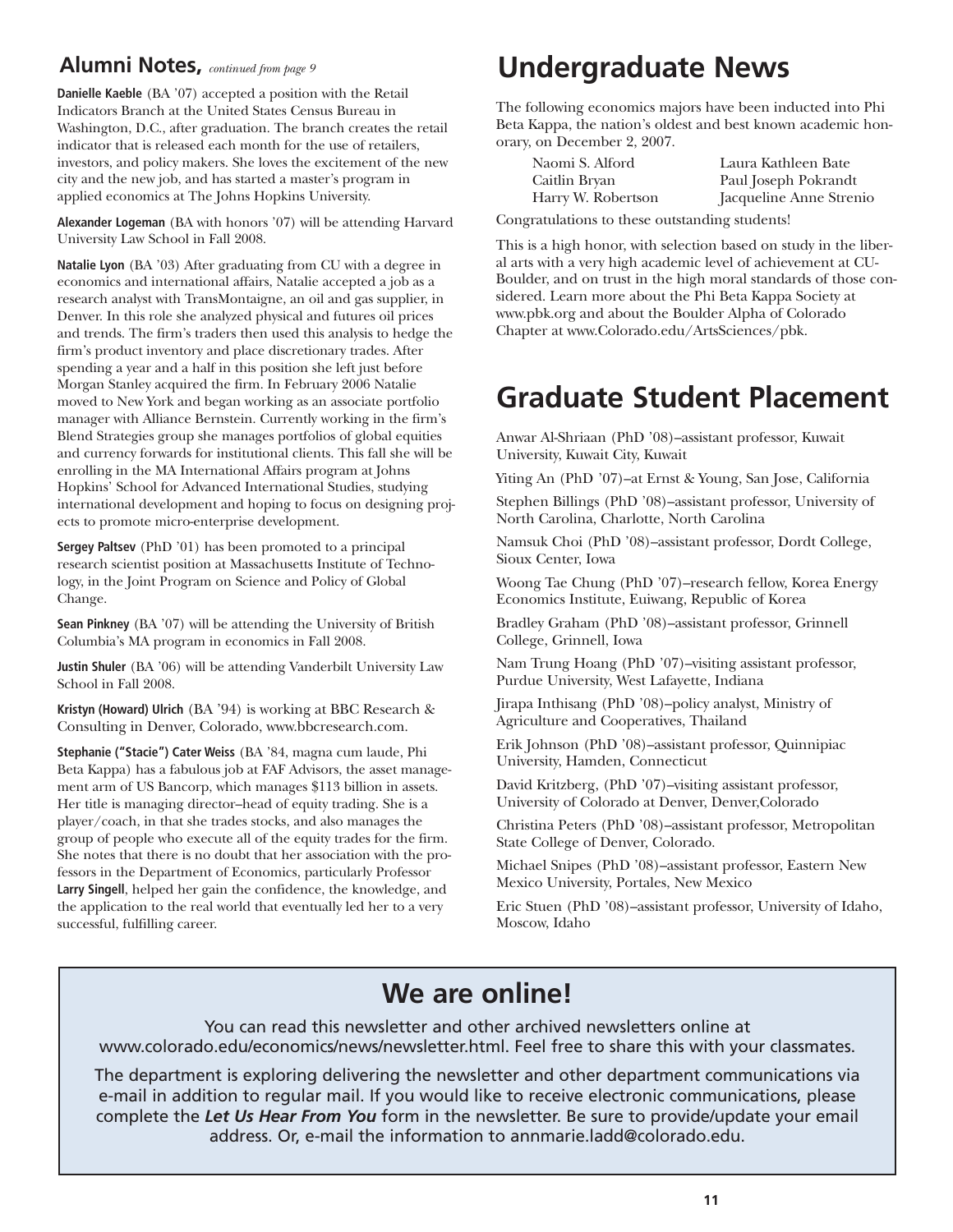

University of Colorado at Boulder

Department of Economics 256 UCB Boulder, CO 80309-0256

**Nonprofit Org. U.S. Postage PAID Boulder, CO Permit No. 156**

The University of Colorado is an equal opportunity/ nondiscrimination institution.



*Rainbow Over Dallas Divide,* Colorado, Robert Castellino (BA Econ'85), www.robertcastellinophotography.com, e-mail: rlcastellino@gmail.com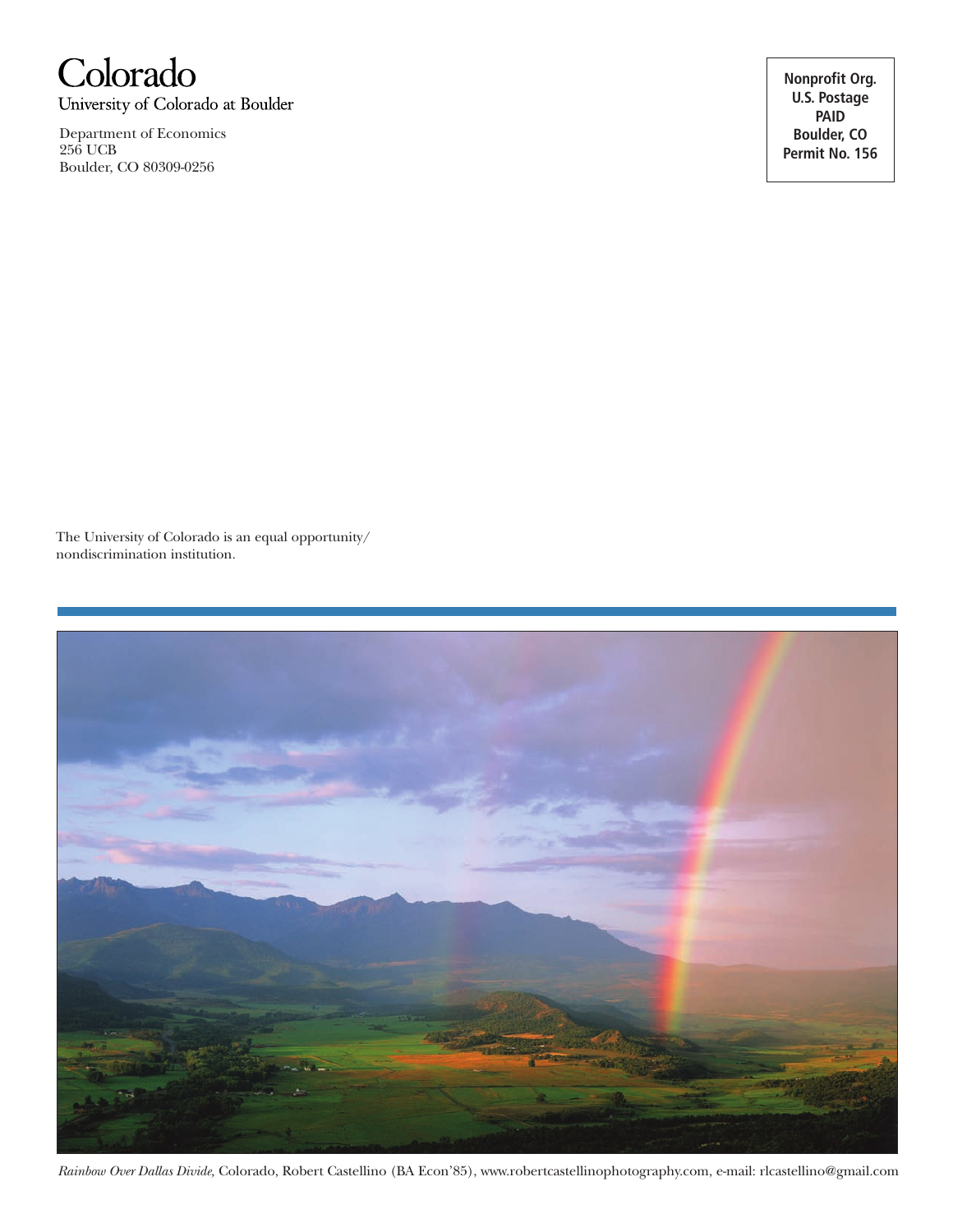### **Department of Economics 2007 Graduates**

**PhD**

Woong T. Chung<br>Nam T. Hoang

Daniel C. Hickman

Yiting An David C. Kingsley Jason A. Pearcy Aric P. Shafran Xiaofei Yang Shuichiro Nishioka

Christopher J. Abuan Ariel Y. Adler Semin Ahn Andrew W. Aitchison Michael B. Allen Benjamin J. Anesi Brett A. Annunziato Vinnie C. Ash Joslyn B. Au Brian T. Baker Gregory D. Bean Jacob H. Beck Zachary B. Bellinger Bryan G. Bennett Jeannette P. Berkowitz Philip J. Bird Evan R. Blaisdell James M. Bohannan Steven M. Bonner Erin K. Borcheller Philip J. Bradley Beau A. Braunger Sean R. Bromley Tyson A. Burch Bryce F. Byers Peter I. Cabrera Bradley D. Caldwell *with distinction* William M. Cameron Claire D. Canfield Nicholas A. Cantillo Christopher M. Caro Brandon W. Carpenter Colin A. Castro Hersh J. Chaitin Scott L. Chamberlin Michael D. Chambers Cindy Chan Patrick S. Chang Myung H. Cho Stephen J. Choi Sarah R. Christenson Andrew M. Christopher Kenneth W. Coakley Benjamin A. Conners Andrew R. Cope Garrett M. Cotter David F. Cowles David A. Crowe Steven M. Cryer *magna cum laude* Taylor M. Davison Aaron M. Deitz Jonathan T. Delk

Nicholas J. Demakes Robert J. Derdiger David R. DeVecchio Anthony M. Di Censo Matthew T. Dority *cum laude* Brian R. Dougal Katherine J. Duffield Claire E. Duquennois *with distinction* Andrew S. Edelston Dennis R. Ednalino Benjamin G. Edwards Abigail L. Ehler Chad A. Eicher *with distinction* Jacob R. Ellington Tovah G. Ellner Jason F. Ely Matthew D. Enders John K. Ernst Marshall C. Fong Nathaniel D. French Samuel Friedman Natalia A. Furmanowski Joel M. Gheen James J. Giannantonio Luke R. Goerdt Julie M. Goodman Jonathan G. Gould Daniel I. Graeber *with distinction* Kacey M. Green Peter M. Gruppo Reecha Gurung Conor R. Hagerty Ryan A. Hall *with distinction summa cum laude* Shawn R. Harrison Tori E. Hartmann *cum laude* Benjamin P. Harvey Joel M. Hastings Cavan J. Havlik Kyle A. Hawkins Benjamin T. Haynes Guy L. Henderson Jr. Kimberly A. Hiscox Christopher D. Holton Kevin M. Holtrup Garrick A. Hoops Daniel J. Howe Henrik W. Hoye

### **Bachelor of Arts**

**Master of Arts**

Bryce M. Hufnal *with distinction* Clinton D. Hughes David A. Jacobson Noah C. Johnson Robert H. Jones Danielle M. Kaeble Thomas C. Kaminski *with distinction* Steven J. Kampa Jason T. K. Kawaguchi Karen E. Kazor *with distinction* Charles N. Kearns *with distinction* Philip S. Keck Paul R. Kempf Jonathan W. Kidd Byung J. Kim Stacy D. King Joel D. Klatt Carey J. Kohout Andrew K. Kovacic Eric M. Krier Adam J. Krippel Alonzo E. Lane IV Shanell R. Laner Jessica B. Langfeldt Noelle L. Lawrence Vy Vy Q. Le Michael K. Le Mar Andrew F. Ledvina *with distinction* Courtney D. Lee John H. Lee Victoria Lelchuk Lauren J. Lever Michael L. Li Alexander F. Logemann *with distinction summa cum laude* Alexander D. Lott Daniel R. Lowery Jr. Travers A. Luker Paul E. Mac Intosh Brendan J. Magee William F. Mathews Jonathan G. Mc Alpine Jonathan P. Mc Cabe Reid A. Mc Intyre Sunit R. Mehta David A. Mescon Alyssa M. Messina Andrew L. Middleton

Benjamin A. Miller Margaret M. Miller Mari A. Moeller Blake A. Moore Gary L. Moore Jr. Richard G. Moorer Steven J. Moulton Shelby L. Myers *with distinction* Matthew J. Nebel Elliott J. Nethercutt Nghia H. Nguyen Matthew P. Nielsen Justin C. Noack Peter J. Nocchiero Derek S. O'Neill Theodore F. Ockels Aaron B. Oleshansky Erol E. Onat Jason L. Pacheco Ralph H. Pahlmeyer Norton S. Park Ali Z. Pasha Marjorie B. Patton Logan M. Pesses Uyen N. Pham Sean R. Pinkney Douglas G. Posey Blake L. Pound Jacob M. Pratt Jared M. Price John A. Ragole Paul J. Ramer Anthony J. A. Ramos IV Whitney L. Rhode Roderick W.L. Richards Maai Riga Matthew J. Roberts *with distinction* Sarah E. Roberts Andrea J. Rohach Christine N. Rohde *with distinction summa cum laude* Robert B. Russell Jr. Aaron R. Salis Daniel J. Schaffer *cum laude* Michael T. Scherer Fred O. Schoenstein Kellen R. Schull Keith A. Schuman John M. Scott Mark P. Shaver

Megumi Nishimura

Lauren M. Calimeris Nune Hovhannisyan Guanyi Li Ha Manh Nguyen William W. Olney

Jason S. Shenitzer Eric W. Simenson Evan I. Sims Brittany L. Smith Graham C. Smith Lex A. Smith Christopher J. Smuts Adam R. Sorensen John H. Spencer II *with distinction* Nicolas M. Stern Hunter J. Stevenson Brandon D. Stine Robert B. Stohr Alexandra J. D. Sufit Arthur S. Taylor Mark Terela Mark J. Thompson Charles D. Thresher Scott E. Trezise *with distinction* Willy A. Trujillo Andrew R. Upah Trent D. Updegraff Dylan S. Van Gorder Christian M. Vargas-Marin Samuel S. Veselka Scott R. Vos *with distinction* Jared A. Wakayama Kelly R. Waldman Kennan J. Walsh Shawn J. Walsh Garron S. Ware *with distinction* Tyler S. Watson David G. Welti Warren F. Whippo Catherine L. Whitman Justin J. Wild David A. Willen Sean M. Williams Amanda R. Wilson John P. Wittrock Megan W. Wong Adam K. Wyatt Oliver G. Wynn-Williams Rahysol M. Yeats Janine C. Yip Joshua C. Young Samuel D. Young Brent A. Zaal Philip P. Zarlengo Daniel B. Zoltani